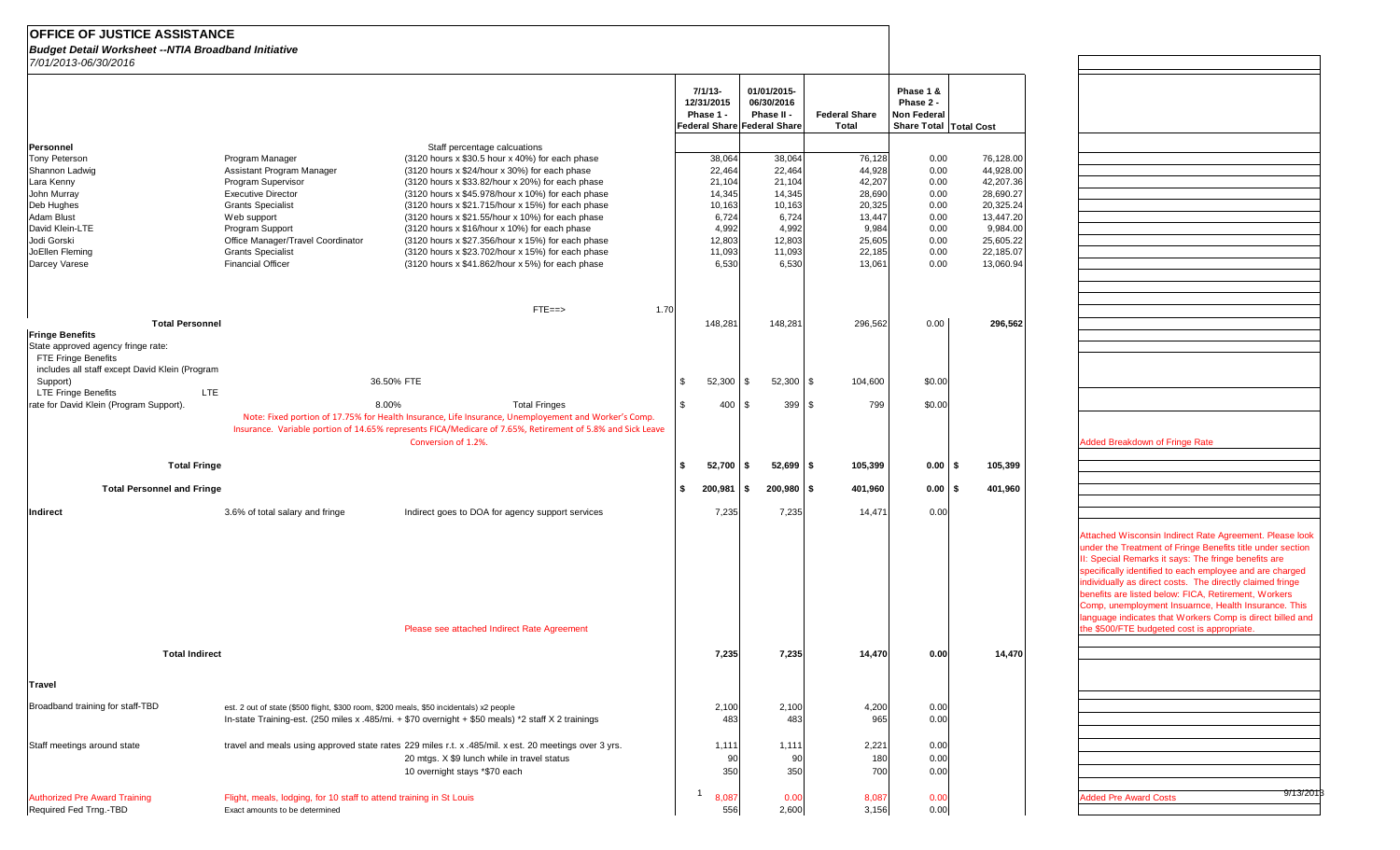| National Conference-TBD                                                                           | (est. \$500 flight, \$150 room x 3 days, meals \$200, incidentals \$50) x 3 staff-ESTIMATE ONE CONF. PER PPHASE, TOTALOF                                                                                                                                                                                              |                                                                                                               |          | 557                | 2,600              | 3,157              | 0.00         |                    |                       |
|---------------------------------------------------------------------------------------------------|-----------------------------------------------------------------------------------------------------------------------------------------------------------------------------------------------------------------------------------------------------------------------------------------------------------------------|---------------------------------------------------------------------------------------------------------------|----------|--------------------|--------------------|--------------------|--------------|--------------------|-----------------------|
| Regional Interop. Council Meetings                                                                | 2 per year in each of 6 region                                                                                                                                                                                                                                                                                        | 30 people x \$9 lunch x 6 regions x 2/year x 3 years                                                          |          | 4,860              | 4,860              | 9,720              | 0.00         |                    |                       |
|                                                                                                   |                                                                                                                                                                                                                                                                                                                       |                                                                                                               |          |                    |                    |                    |              |                    |                       |
|                                                                                                   |                                                                                                                                                                                                                                                                                                                       |                                                                                                               |          |                    |                    |                    |              |                    |                       |
|                                                                                                   |                                                                                                                                                                                                                                                                                                                       | est. travel costs for 30 people at .485/mi. x 6                                                               |          |                    |                    |                    |              |                    |                       |
|                                                                                                   |                                                                                                                                                                                                                                                                                                                       | regions x 2/yr. @ avg. 50 mi. each x 3 years                                                                  |          | 13,095             | 13,095             | 26,190             | 0.00         |                    |                       |
| Public Safety Wireless Broadband Workgroup-monthly meetings                                       |                                                                                                                                                                                                                                                                                                                       | 20 members x 12 mtgs/yr. x 3 yrs. x est. 100 miles x .485/mi.                                                 |          | 17,460             | 17,460             | 34,920             | 0.00         |                    |                       |
|                                                                                                   |                                                                                                                                                                                                                                                                                                                       | lunch \$9 x 20 members x 36 mtgs.                                                                             |          | 3,240              | 3,240              | 6,480              | 0.00         |                    |                       |
|                                                                                                   |                                                                                                                                                                                                                                                                                                                       |                                                                                                               |          |                    | 693                |                    | 0.00         |                    |                       |
| Interoperability Council-Quarterly Meetings<br>Est. 17% of meeting content dedicated to Broadband |                                                                                                                                                                                                                                                                                                                       | 14 members x 4 mtgs/yr. x 3 yrs. x est. 100 miles x .485/mi. x 17%<br>lunch \$9 x 14 members x 12 mtgs. X 17% |          | 693<br>128         | 128                | 1,386<br>256       | 0.00         |                    |                       |
|                                                                                                   |                                                                                                                                                                                                                                                                                                                       |                                                                                                               |          |                    |                    |                    |              |                    |                       |
| Event                                                                                             | # of Miles                                                                                                                                                                                                                                                                                                            | Rate                                                                                                          | Total    |                    |                    |                    |              |                    |                       |
| Regional Broadband Council Mtgs. 216 council                                                      |                                                                                                                                                                                                                                                                                                                       |                                                                                                               |          |                    |                    |                    |              |                    |                       |
| members (in 6 regions) meeting 3 times per                                                        |                                                                                                                                                                                                                                                                                                                       |                                                                                                               |          |                    |                    |                    |              |                    |                       |
| year) x 3 years.<br>Avg. 70/mile<br>roundrip at state mileage rate of .51/mi                      | 136,080                                                                                                                                                                                                                                                                                                               | 0.51                                                                                                          | \$69,401 | 0.00               | 0.00               | 0.00               | 69,401       |                    |                       |
|                                                                                                   |                                                                                                                                                                                                                                                                                                                       |                                                                                                               |          |                    |                    |                    |              |                    |                       |
| <b>Total Travel</b>                                                                               |                                                                                                                                                                                                                                                                                                                       |                                                                                                               |          | 52,809             | 48,809             | 101,618            | 69,401       | 171,019            |                       |
|                                                                                                   |                                                                                                                                                                                                                                                                                                                       |                                                                                                               |          |                    |                    |                    |              |                    |                       |
| <b>Supplies</b>                                                                                   |                                                                                                                                                                                                                                                                                                                       |                                                                                                               |          |                    |                    |                    |              |                    |                       |
| office supplies                                                                                   | \$50/mo. x 36 mos. x #FTE                                                                                                                                                                                                                                                                                             |                                                                                                               |          | 1,530.00           | 1,530.00           | 3,060.00           | 0.00         | 3,060.00           |                       |
| copying - Black & White                                                                           | \$25/mo. x 36 mos. X #FTE                                                                                                                                                                                                                                                                                             | based on daily usage/rental                                                                                   |          | 765.00             | 765.00             | 1,530.00           | 0.00         | 1,530.00           |                       |
| postage<br>Printing - Color                                                                       | \$15/mo. x 36 mos. X #FTE<br>Paper, Toner, Maintenance                                                                                                                                                                                                                                                                | \$40/mo x 36 mo x FTE                                                                                         |          | 459.00<br>1,224.00 | 459.00<br>1,224.00 | 918.00<br>2,448.00 | 0.00<br>0.00 | 918.00<br>2,448.00 |                       |
|                                                                                                   |                                                                                                                                                                                                                                                                                                                       |                                                                                                               |          |                    |                    |                    |              |                    |                       |
|                                                                                                   |                                                                                                                                                                                                                                                                                                                       |                                                                                                               |          |                    |                    |                    |              |                    |                       |
| Computer                                                                                          | 4-Year Replacement Cycle                                                                                                                                                                                                                                                                                              | \$1,500/4yrs per FTE                                                                                          |          |                    | 2,550.00           | 2,550.00           | 0.00         | 2,550.00           |                       |
| Formal print jobs/training materials                                                              | Printing by State Print Center                                                                                                                                                                                                                                                                                        | Est. based on history see below for breakout.                                                                 |          | 2,500.00           | 2,500.00           | 5,000.00           | 0.00         | 5,000.00           |                       |
|                                                                                                   | 1,000 tri-fold brochures \$580.00; 600 Training DVD's \$2,100; Printing Training Materials -400 pages, double sided, color, 3-hole punch for multiple events \$2,028<br>33 Perfect bound meeting material books-color and black and white \$292; All printing is estimated and the split between phases is not exact. |                                                                                                               |          |                    |                    |                    |              |                    |                       |
| <b>Total Supplies</b>                                                                             |                                                                                                                                                                                                                                                                                                                       |                                                                                                               |          | 6,478              | 9,028              | 15,506             | 0.00         | 15,506             |                       |
|                                                                                                   |                                                                                                                                                                                                                                                                                                                       |                                                                                                               |          |                    |                    |                    |              |                    |                       |
|                                                                                                   |                                                                                                                                                                                                                                                                                                                       |                                                                                                               |          |                    |                    |                    |              |                    |                       |
| Contractual<br>Training/Education/Outreach                                                        | Estimate received from Univ. of WI Extension to develop training videos related to broadband                                                                                                                                                                                                                          |                                                                                                               |          | 282,500.00         | 217,500.00         | 500,000.00         | 0.00         | 500,000.00         |                       |
|                                                                                                   | for outreach, brochures and host 3 webinars and 4 two-day regional trainings (cost includes                                                                                                                                                                                                                           |                                                                                                               |          |                    |                    |                    |              |                    |                       |
|                                                                                                   | material delivery, prep, lunch and overnight stay at state rates for attendees). (State<br>procurement rules differentiates sub- recipients and contracts as to who benefits. In                                                                                                                                      |                                                                                                               |          |                    |                    |                    |              |                    |                       |
|                                                                                                   | this case the UW would be conducting the work on behalf of OJA, so they would be                                                                                                                                                                                                                                      |                                                                                                               |          |                    |                    |                    |              |                    |                       |
|                                                                                                   | assisting us run the program. By this definition this would be a contractual                                                                                                                                                                                                                                          |                                                                                                               |          |                    |                    |                    |              |                    |                       |
|                                                                                                   | relationship as we (OJA) would benefit from this.)                                                                                                                                                                                                                                                                    |                                                                                                               |          |                    |                    |                    |              |                    | Removed budget detail |
|                                                                                                   |                                                                                                                                                                                                                                                                                                                       |                                                                                                               |          |                    |                    |                    |              |                    |                       |
| Facilitator for PSWBW as needed                                                                   | faciliate meetings                                                                                                                                                                                                                                                                                                    | Est. \$50/hr. x 96 hrs. prep.                                                                                 |          | 2,800              | 2,000              | 4,800              | 0.00         | 4,800              |                       |
| <b>Total Contractual</b>                                                                          |                                                                                                                                                                                                                                                                                                                       |                                                                                                               |          | 285,300            | 219,500            | 504,800            | 0.00         | 504,800            |                       |
| Other costs                                                                                       |                                                                                                                                                                                                                                                                                                                       |                                                                                                               |          |                    |                    |                    |              |                    |                       |
| Phones                                                                                            | \$300 annual cost per FTE                                                                                                                                                                                                                                                                                             |                                                                                                               |          | 765.00             | 765.00             | 1,530.00           | 0.00         | 1,530.00           |                       |
| Email storage & maintenance                                                                       | \$50/yr. per FTE                                                                                                                                                                                                                                                                                                      |                                                                                                               |          | 127.50             | 127.50             | 255.00             | 0.00         | 255.00             |                       |
| Fleet<br>Egrants-Grants Management System                                                         | Use and Maintenance of State Vehicles<br>\$150/mo. x #FTE                                                                                                                                                                                                                                                             | $$144/yr \times FTE$<br>OJA contractor and server costs                                                       |          | 368.00<br>4,590    | 367.00<br>4,590    | 735.00<br>9,180    | 0.00<br>0.00 | 735.00<br>9,180    |                       |
| office space rent                                                                                 | \$600/month/fte. $x \#$ fte x 36 months                                                                                                                                                                                                                                                                               |                                                                                                               |          | 18,360             | 18,360             | 36,720             | 0.00         | 36,720             |                       |
| computer desktop support                                                                          | \$2,000/yr. x #FTE                                                                                                                                                                                                                                                                                                    | DET desktop support, server backups and application hosting                                                   |          | 5,100              | 5,100              | 10,200             | 0.00         | 10,200             |                       |
| Broadband training for staff-TBD                                                                  | Estimated registration \$250 each for 2 out of state x 2 people (see Travel for other costs)                                                                                                                                                                                                                          |                                                                                                               |          | 500                | 500                | 1,000              | 0.00         | 1,000              |                       |
|                                                                                                   | In-state Training-est. (Registration \$250) *2 staff x 2 trainings                                                                                                                                                                                                                                                    |                                                                                                               |          | 500                | 500                | 1,000              | 0.00         | 1,000              |                       |
|                                                                                                   |                                                                                                                                                                                                                                                                                                                       |                                                                                                               |          | $\overline{2}$     |                    |                    |              |                    | 9/13/201              |
| Insurance - WC & L<br>Insurance - Property                                                        | Workers Compensation & Liability                                                                                                                                                                                                                                                                                      | \$60/yr x FTE<br>\$20/yr x FTE                                                                                |          | 153<br>5           | 153<br>51          | 306<br>102         | 0.00<br>0.00 | 306<br>102         |                       |
|                                                                                                   |                                                                                                                                                                                                                                                                                                                       |                                                                                                               |          |                    |                    |                    |              |                    |                       |

| Removed budget detail |           |
|-----------------------|-----------|
|                       |           |
|                       |           |
|                       |           |
|                       |           |
|                       |           |
|                       |           |
|                       |           |
|                       |           |
|                       |           |
|                       |           |
|                       |           |
|                       |           |
|                       |           |
|                       |           |
|                       |           |
|                       |           |
|                       |           |
|                       |           |
|                       | 9/13/2013 |
|                       |           |
|                       |           |
|                       |           |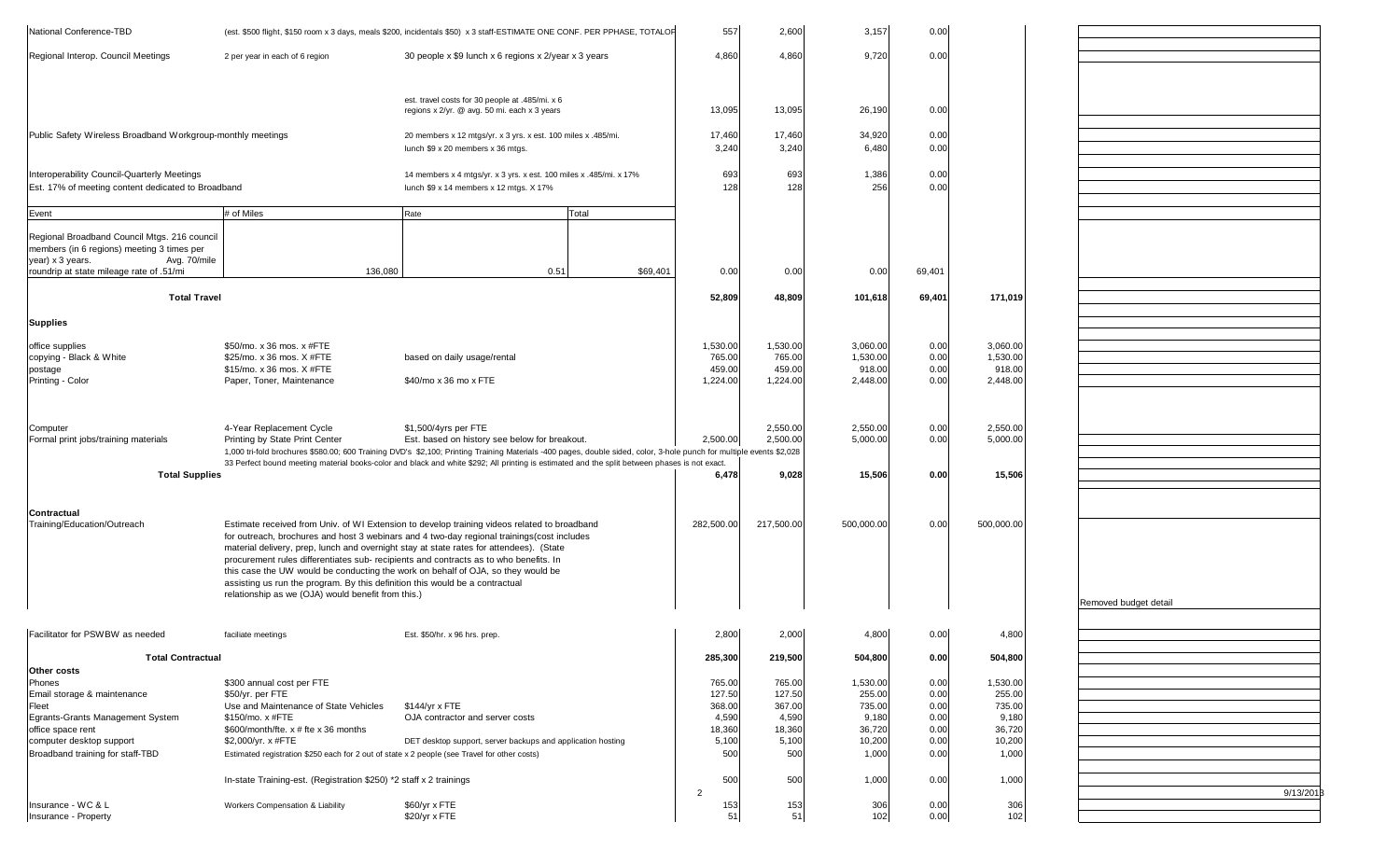| State Controller's Office<br>Legislative Audit Bureau            | Financial Statements, Wismart-acctg. system, Fin \$500/yr x FTE<br>Pct. of Total Expenditures, est. based on history \$276/yr x FTE<br>Note: State Controller's Office cost is based on amount charged in prior years. This is an allocation of costs provided by a central service.<br>Legislative Audit Bureau cost is based on prior years costs. The full A-133 audit cost is alllocated across programs included in the audit. |                          |                                            | 1,275<br>704 | 1,275<br>704 | 2,550<br>1,408 | 0.00<br>0.00    | 2,550<br>1,408 |            |                                                                                      |
|------------------------------------------------------------------|-------------------------------------------------------------------------------------------------------------------------------------------------------------------------------------------------------------------------------------------------------------------------------------------------------------------------------------------------------------------------------------------------------------------------------------|--------------------------|--------------------------------------------|--------------|--------------|----------------|-----------------|----------------|------------|--------------------------------------------------------------------------------------|
| RIC (Reg. Interop. Coord.) Grants                                | 6 annual grants for 3 yrs. paying for three 0.50 FTE Interop. Regional Coordinators & three 0.25 FTE (3 @ 54,000 and 3 @<br>27,000) + 3 tablets \$1000 and 3 aircards \$100/mo x 36 mos. The 6 annual grants include salary, fringe, and travel expenses<br>SEE SHEET 3:                                                                                                                                                            |                          |                                            |              | 372,900      | 369,900        | 742,800         | 0.00           | 742,800    | included language the 6 annual grants include salary,<br>fringe, and travel expenses |
|                                                                  | 1 temp. employee + laptop 2,000 (salary 59,259/yr. @ 2080 hrs. + benefits 35%) x 3 yrs.                                                                                                                                                                                                                                                                                                                                             |                          |                                            |              |              |                |                 |                |            | This grant would be combined with one of the 6 annual RIC<br>grants                  |
| RIC (Reg. Interop. Coord.) Grants                                | 1 temp. employee                                                                                                                                                                                                                                                                                                                                                                                                                    | Salary 59,259/yr x 3 yrs |                                            |              | 88,889       | 88,889         | 177,777         | 0.00           |            |                                                                                      |
|                                                                  |                                                                                                                                                                                                                                                                                                                                                                                                                                     | Benefits 35% x 3 yrs     |                                            |              | 31,111       | 31,111         | 62,222          | 0.00           |            |                                                                                      |
|                                                                  |                                                                                                                                                                                                                                                                                                                                                                                                                                     | aptop                    |                                            |              | 2,000        | 0.00           | 2.000           | 0.00           |            |                                                                                      |
| Data mapping/networks                                            | Funds setaside for phase II data collection per Firstnet direction                                                                                                                                                                                                                                                                                                                                                                  |                          |                                            |              | 0.00         | 206,793.00     | 206,793.00 0.00 |                | 206,793.00 |                                                                                      |
| <b>Match Details</b>                                             | # People                                                                                                                                                                                                                                                                                                                                                                                                                            | #Hours                   | Rate/Per Hour (avg.<br>public safety rate) |              |              |                |                 |                |            |                                                                                      |
| <b>Event Description</b>                                         |                                                                                                                                                                                                                                                                                                                                                                                                                                     |                          |                                            |              |              |                |                 |                |            |                                                                                      |
| 3 Broadband 101 webinars all disciplines of                      |                                                                                                                                                                                                                                                                                                                                                                                                                                     |                          |                                            |              |              |                |                 |                |            |                                                                                      |
| public safety individuals viewing. 9660 First                    |                                                                                                                                                                                                                                                                                                                                                                                                                                     |                          |                                            |              |              |                |                 |                |            |                                                                                      |
| Responders in WI<br>4 Two--day bootcamps, each 8 hours.total =16 | 9.660                                                                                                                                                                                                                                                                                                                                                                                                                               |                          |                                            | \$35         |              |                |                 | 338,100        |            |                                                                                      |
| hrs. x 30 participants = 480 participant hours $*$               |                                                                                                                                                                                                                                                                                                                                                                                                                                     |                          |                                            |              |              |                |                 |                |            |                                                                                      |
| avg. \$35/hr. estimate.                                          | 120                                                                                                                                                                                                                                                                                                                                                                                                                                 |                          | 16                                         | \$35         |              |                |                 | 67,200         |            |                                                                                      |
| Regional Broadband Council Mtgs. 216 council                     |                                                                                                                                                                                                                                                                                                                                                                                                                                     |                          |                                            |              |              |                |                 |                |            |                                                                                      |
| members (in 6 regions) meeting 3 times per-                      |                                                                                                                                                                                                                                                                                                                                                                                                                                     |                          |                                            |              |              |                |                 |                |            |                                                                                      |
| year) x 3 years. X 35 per hour<br>216                            |                                                                                                                                                                                                                                                                                                                                                                                                                                     |                          |                                            |              |              |                |                 |                |            |                                                                                      |
| Council Members will volunteer x 9                               |                                                                                                                                                                                                                                                                                                                                                                                                                                     |                          |                                            |              |              |                |                 |                |            |                                                                                      |
| hours/person $x$ \$35/hour = \$68,040.                           | 216                                                                                                                                                                                                                                                                                                                                                                                                                                 |                          | 1944                                       | \$35         |              |                |                 | 68,040         |            |                                                                                      |
| Interop. Council Meetings and Workgroups; 44-                    |                                                                                                                                                                                                                                                                                                                                                                                                                                     |                          |                                            |              |              |                |                 |                |            |                                                                                      |
| people. Meeting 4 times per year x 3 years. 14                   |                                                                                                                                                                                                                                                                                                                                                                                                                                     |                          |                                            |              |              |                |                 |                |            |                                                                                      |
| people x [12] hours/person x \$35/hour =<br>\$5,880.             | 14                                                                                                                                                                                                                                                                                                                                                                                                                                  |                          | 168                                        | \$35         |              |                |                 | 5,880          |            |                                                                                      |
| Public Safety Wireless Broadband Workgroup-                      |                                                                                                                                                                                                                                                                                                                                                                                                                                     |                          |                                            |              |              |                |                 |                |            |                                                                                      |
| monthly meetings-20 people x 12 mtgs. Over 3                     |                                                                                                                                                                                                                                                                                                                                                                                                                                     |                          |                                            |              |              |                |                 |                |            |                                                                                      |
| years. 1 hrs. mtg. 20 people x 36 hours/person                   |                                                                                                                                                                                                                                                                                                                                                                                                                                     |                          |                                            |              |              |                |                 |                |            |                                                                                      |
| x \$35/hour = \$25,200.                                          | 20                                                                                                                                                                                                                                                                                                                                                                                                                                  |                          | 720                                        | \$35         |              |                |                 | 25,200         |            |                                                                                      |
| <b>Total Other</b>                                               |                                                                                                                                                                                                                                                                                                                                                                                                                                     |                          |                                            |              | 527,393      | 729,185        | 1,256,578       | 504,420        | 1,760,998  |                                                                                      |
|                                                                  |                                                                                                                                                                                                                                                                                                                                                                                                                                     |                          |                                            |              |              |                |                 |                |            |                                                                                      |
| <b>TOTAL ANNUAL COST BY PHASE</b>                                |                                                                                                                                                                                                                                                                                                                                                                                                                                     |                          |                                            |              | 1,080,196    | 1,214,737      | 2,294,933       | 573,821        | 2,868,754  |                                                                                      |
| <b>TOTAL MULTI-YEAR BUDGET</b>                                   |                                                                                                                                                                                                                                                                                                                                                                                                                                     |                          |                                            |              |              |                | 2,294,933       | 573,821        | 2,868,754  |                                                                                      |
|                                                                  |                                                                                                                                                                                                                                                                                                                                                                                                                                     |                          |                                            |              |              |                | $\sim$          |                |            |                                                                                      |
|                                                                  | Match required: 573,733                                                                                                                                                                                                                                                                                                                                                                                                             |                          |                                            |              |              |                |                 |                |            |                                                                                      |

| Federal Award        | 2.294.933 |
|----------------------|-----------|
| <b>Budget Amount</b> | 2,294,933 |
| Difference           |           |
|                      |           |
| Match Required       | 573.733   |
| Match Amount         | 573.821   |
| Difference           | -88       |
|                      |           |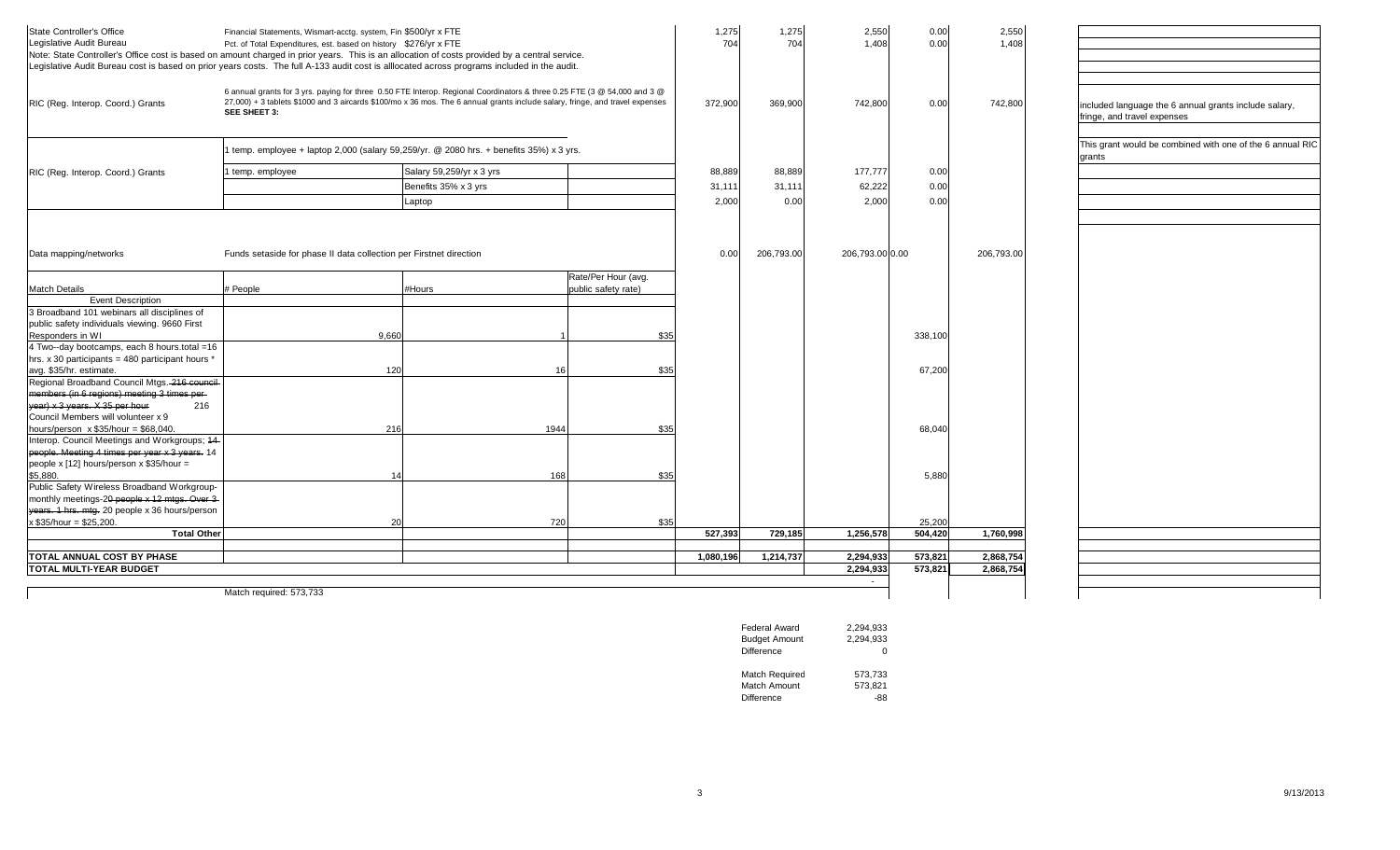| Grantee                                                  | Name                             | Position FTE Total |                  |  |  |  |  |  |
|----------------------------------------------------------|----------------------------------|--------------------|------------------|--|--|--|--|--|
| Dane County                                              | <b>Tim Pierce</b>                |                    | $0.5$ \$ 54,000  |  |  |  |  |  |
| City of Milwaukee                                        | Gene Oldenburg                   |                    | $0.5$ \$ 54,000  |  |  |  |  |  |
| Calumet Co.                                              | Jeff Stauber                     |                    | $0.5$ \$ 54,000  |  |  |  |  |  |
| Northcentral WI Regional Planning Commission             | Andy Faust                       |                    | $0.25$ \$ 27,000 |  |  |  |  |  |
| Douglas Co.                                              | <b>Tad Matheson</b>              |                    | $0.25$ \$ 27,000 |  |  |  |  |  |
| West Central WI Regional Planning Commission             | Eric Anderson                    |                    | $0.25$ \$ 27,000 |  |  |  |  |  |
|                                                          |                                  |                    | \$243,000        |  |  |  |  |  |
|                                                          |                                  |                    | x 3 yrs          |  |  |  |  |  |
|                                                          |                                  |                    | \$729,000        |  |  |  |  |  |
| 3 tablets                                                | 1,000 each                       |                    | 3,000<br>\$.     |  |  |  |  |  |
| 3 aircards                                               | \$100/mo. x 36 mos. x 3 aircards |                    | \$10,800         |  |  |  |  |  |
| <b>Total cost of Regional Interop Coordinator Grants</b> |                                  |                    | 742,800          |  |  |  |  |  |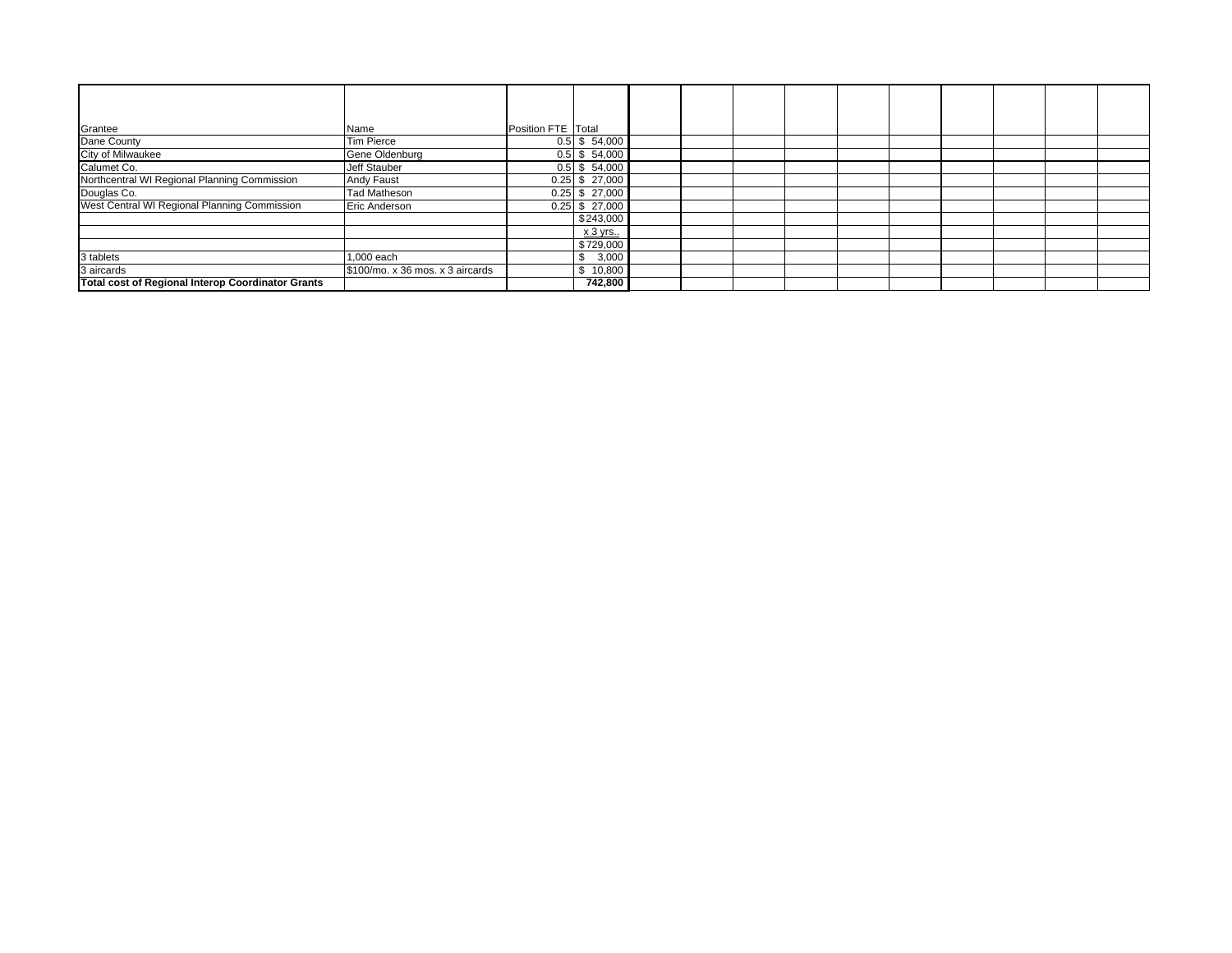# **NTIA BROADBAND INITIATIVE-2013 OFFICE OF JUSTICE ASSISTANCE BUDGET NARRATIVE**

**A. Personnel** – Employees of OJA.

| Name/Position             | Description               | Costs     |
|---------------------------|---------------------------|-----------|
| <b>Tony Peterson</b>      | Program Manager-SWIC      |           |
| Shannon Ladwig            | Asst. Program Manager     |           |
| Lara Kenny                | Program Supervisor        |           |
| John Murray               | <b>Executive Director</b> |           |
| Deb Hughes                | <b>Grants Specialist</b>  |           |
| <b>Adam Blust</b>         | Web support               |           |
| David Klein               | Program support           |           |
| Jodi Gorski               | <b>Office Manager</b>     |           |
| JoEllen Fleming           | <b>Grants Specialist</b>  |           |
| Darcey Varese             | <b>Financial Officer</b>  |           |
| Total Federal - Phase 1 & |                           | \$296,562 |
| Phase 2                   |                           |           |
| Phase 1 & Phase 2 - Total |                           | \$0.00    |
| Non-Federal               |                           |           |
| <b>Total Cost</b>         |                           | \$296,562 |

Tony Peterson, Shannon Ladwig, Lara Kenny, John Murray and Deb Hughes will work directly on project planning, the Public Safety Wireless Broadband Workgroup, the Interop. Council and providing grants to support the project. Deb Hughes will manage the financial balances and do financial reporting. Adam Blust will provide Web updates, David Klein provide program support for day to day work and meetings. Jodi Gorski will make arrangements for meetings, travel and provide procurement expertise. JoEllen Fleming will process traveler reimbursement and pay general costs. Darcey Varese will provide Financial Oversight for the federal award and all expenditures incurred. See cost detail in the budget detail worksheet.

**B. Fringe Benefits** – Budgeted at state approved rate of 36.5% of personnel for full time employees and 8% for temporary employees. The State approved Fringe Benefit Rate of 36.5% includes Retirement, Sick Leave, FICA, Health Ins., Income Continuation and Unemployment Comp. Fringe Benefit Breakdown is as follows: Fixed portion of 17.75% for Health Insurance, Life Insurance, Unemployement and Worker's Comp. Insurance. Variable portion of 14.65% represents FICA/Medicare of 7.65%, Retirement of 5.8% and Sick Leave Conversion of 1.2%.

Limited term employees have an approved rate of 8%, which only includes FICA.

| Name/Position | Computation                     | .<br>Costs |
|---------------|---------------------------------|------------|
| N/A           | 36.5% of salaries for full time |            |
|               | employees and 8% FICA only      |            |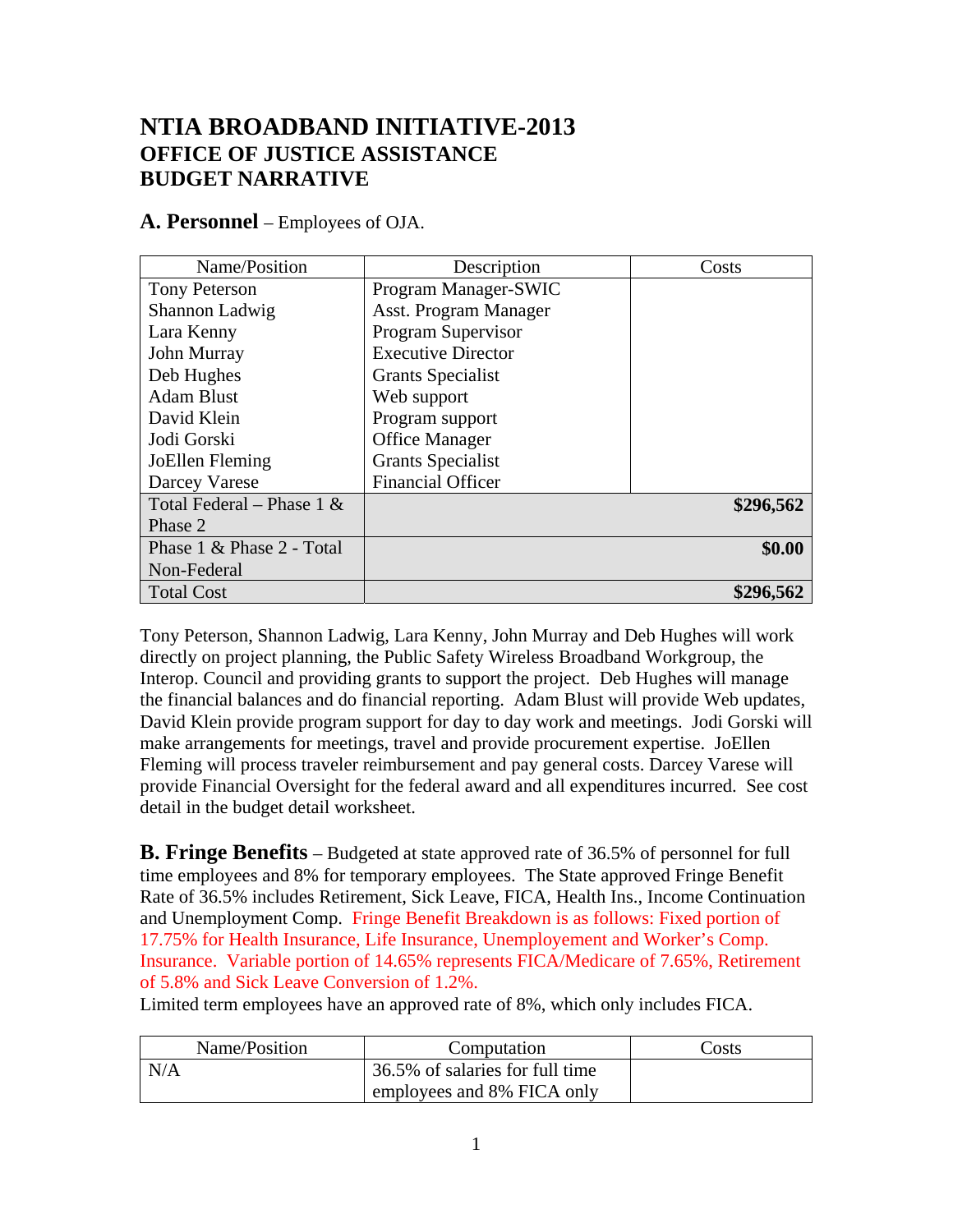|                              | for Limited Term Employees. |           |
|------------------------------|-----------------------------|-----------|
| Total Federal – Phase 1 $\&$ |                             | \$105,400 |
| Phase 2                      |                             |           |
| Phase 1 & Phase 2 - Total    |                             | \$0.00    |
| Non-Federal                  |                             |           |
| <b>Total Cost</b>            |                             | \$105,400 |

There is only one LTE David Klein who is calculated at the 8% level.

**C. Travel**– All travel is budgeted at state approved rates. The budget includes staff training and development as federal conferences or trainings become available. It includes costs for staff to travel statewide and meet with locals. It includes planning meeting costs for Regional Interop. Meetings, Public Safety Wireless Broadband Workgroup meetings and a portion of Interop. Council meetings that relates to Broadband. Travel reimbursement consists of lodging, meals, parking, and personnel vehicle mileage reimbursement expenses.

| Purpose                                                                 | Location                 | Description                                                                                  |
|-------------------------------------------------------------------------|--------------------------|----------------------------------------------------------------------------------------------|
| <b>Broadband Training for</b><br>staff                                  | <b>TBD</b>               | Training for OJA Staff                                                                       |
| Staff meetings around state                                             | <b>TBD</b>               | Meeting with locals based on<br>state travel rates.                                          |
| <b>Required Fed Training</b><br><b>National Conferences</b>             | <b>TBD</b>               | Anticipated federal conferences<br>and trainings relating to                                 |
| Regional Interop. Council<br>Meetings                                   | 2 per year<br>per region | Broadband.<br>Meetings of Regional Interop.<br>Councils around the state.                    |
| <b>Public Safety Wireless</b><br><b>Broadband Workgroup</b><br>Meetings | Monthly                  | Workgroup meetings.<br>Reimburse for meeting and<br>travel costs.                            |
| Interop. Council Meetings                                               | Quarterly                | Meetings of Interop Council.<br>Reimbursement for meeting and<br>travel costs.               |
| <b>Regional Broadband</b><br>Council Meetings – Match                   | <b>TBD</b>               | Regional meetings 3 times per<br>for 3 years mileage<br>reimbursement                        |
| <b>Authorized Pre-Award</b><br><b>Training</b>                          | <b>St Louis</b>          | Training for Staff, PSWBW<br>members, and Regional<br>Coordinators. Total of 10<br>attendees |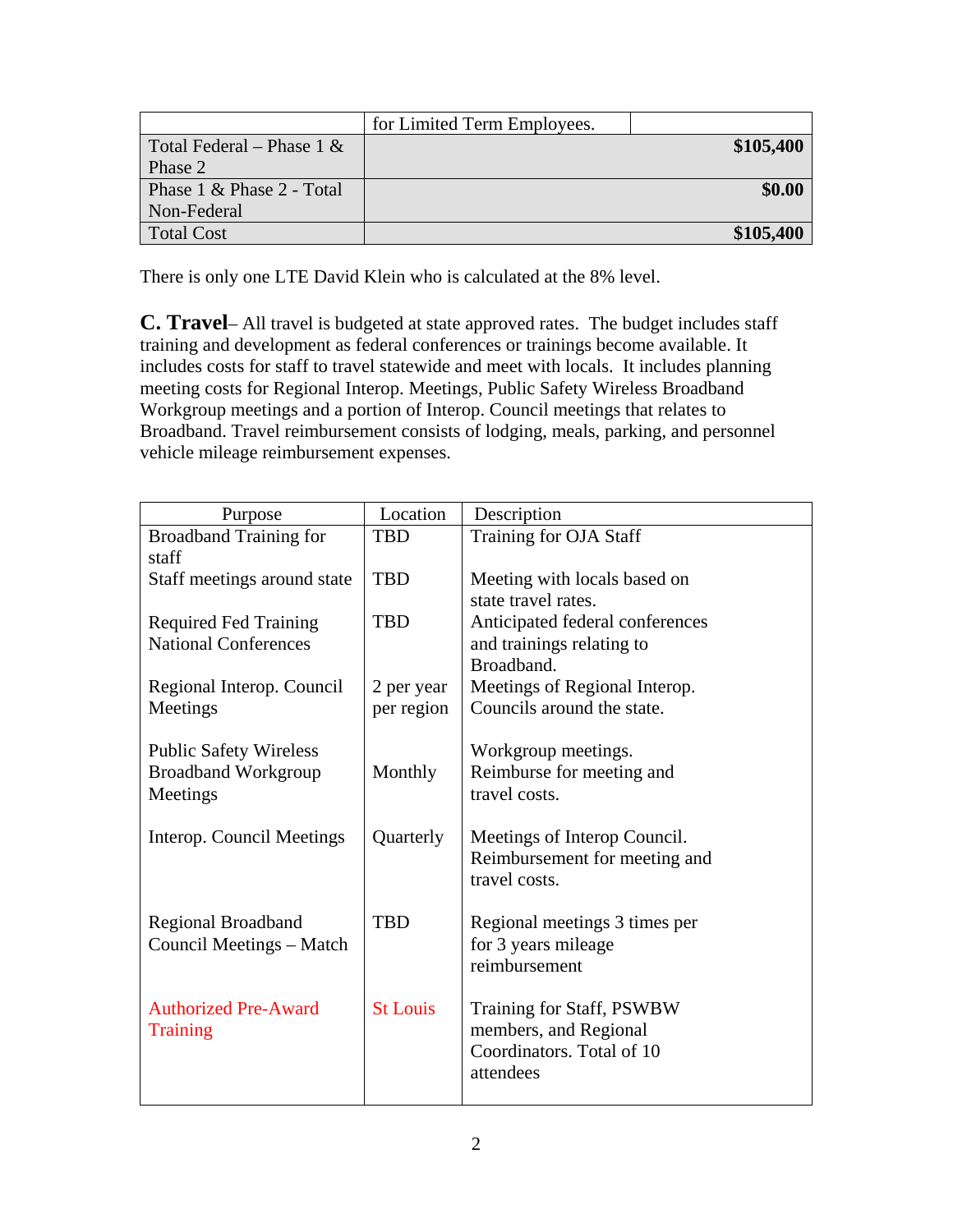| \$101,618 |
|-----------|
|           |
| \$69,401  |
|           |
| \$171,019 |
|           |

### **D. Equipment** -

| Item                         | Computation | Costs  |
|------------------------------|-------------|--------|
| N/A                          |             |        |
| Total Federal – Phase 1 $\&$ |             | \$0.00 |
| Phase 2                      |             |        |
| Phase 1 & Phase 2 - Total    |             | \$0.00 |
| Non-Federal                  |             |        |
| <b>Total Cost</b>            |             | \$0.00 |

**E. Supplies**– Costs are allocated so that only costs associated with the project are charged to this grant.

| <b>Item</b>                        | Description                                         |
|------------------------------------|-----------------------------------------------------|
| Office supplies related to project | General costs such as paper,                        |
|                                    | pencils, pens, paperclips,                          |
|                                    | folders, binders, etc.                              |
| Copying costs related to project   | Based on daily black & white printing usage, and    |
|                                    | rental. Copies will be used for meeting, and        |
|                                    | documents for grant file                            |
| Postage related to project         | Based on usage                                      |
| Printing related to project        | Based on daily color printing usage. Copies will be |
|                                    | used for meetings                                   |
|                                    |                                                     |
|                                    |                                                     |
|                                    |                                                     |
| Replacement computer               | When needed and only portion related to project     |
| Formal Print jobs-training         | Based on usage. These prints jobs are larger print  |
| materials                          | jobs for training, and educational purposes.        |
| Total Federal – Phase 1 & Phase    | \$15,506                                            |
| 2                                  |                                                     |
| Phase 1 & Phase 2 - Total Non-     | \$0.00                                              |
| Federal                            |                                                     |
| <b>Total Cost</b>                  | \$15,506                                            |

**F. Construction** - As a rule, construction costs are not allowable. In some cases, minor repairs or renovations may be allowable. Check with the program office before budgeting funds in this category.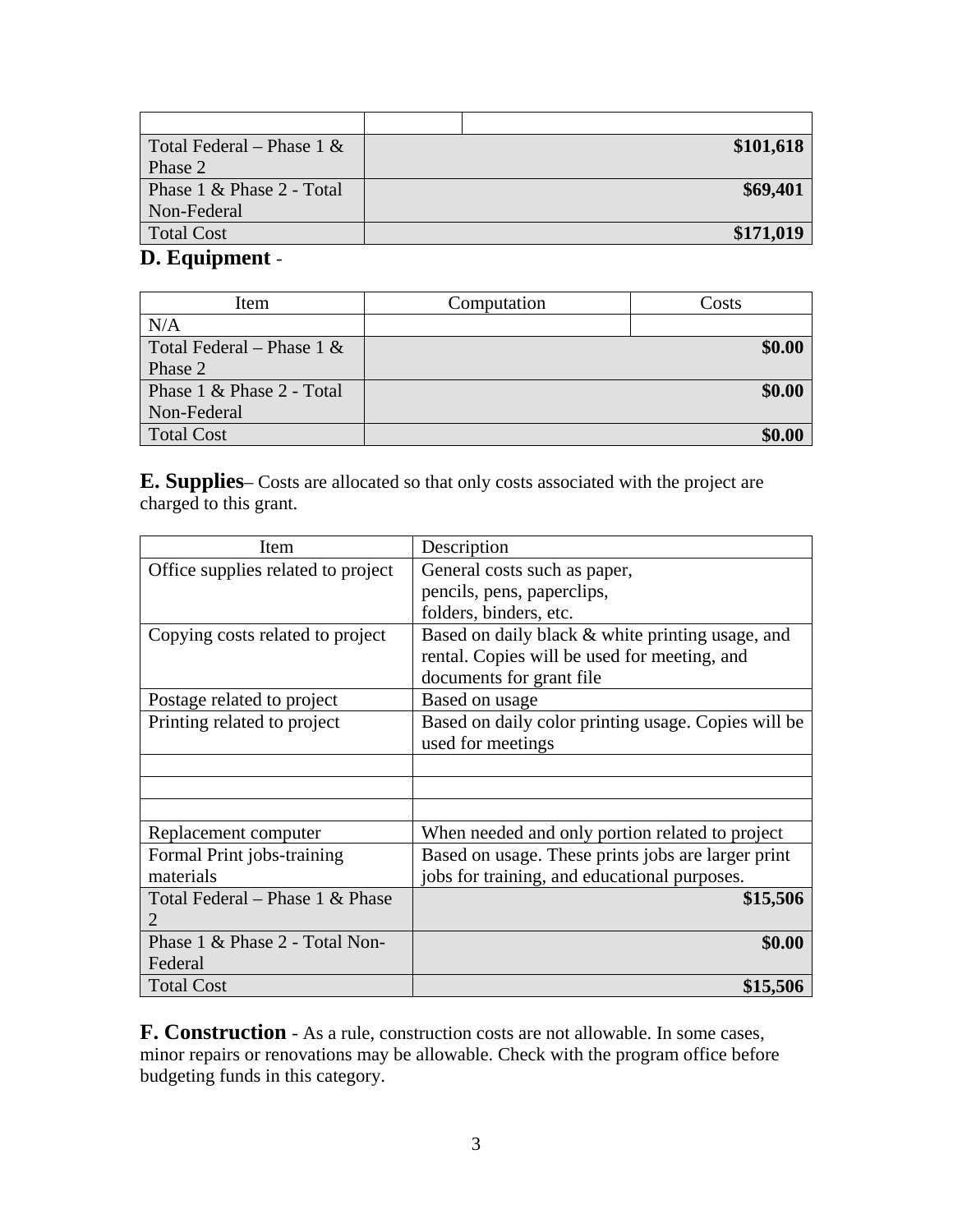| Item                         | Computation | Costs  |
|------------------------------|-------------|--------|
| N/A                          |             |        |
| Total Federal – Phase 1 $\&$ |             | \$0.00 |
| Phase 2                      |             |        |
| Phase 1 & Phase 2 - Total    |             | \$0.00 |
| Non-Federal                  |             |        |
| <b>Total Cost</b>            |             | \$0.00 |

# **G. Contractual** - All contracts will go through state procurement processes.

| Name of Contract                     | Description                                            |
|--------------------------------------|--------------------------------------------------------|
| Training/Education/Outreach          | Hire a consulting firm using state procurement         |
|                                      | guidelines. Procure with the University of WI          |
|                                      | Extension to develop videos, brochures and host 3      |
|                                      | webinars and 4 regional trainings. Estimate recd.      |
|                                      | from UW Extension. See budget detail for more info.    |
| Statewide website-, host and         | Hire an entity using state procurement processes. See  |
| manage                               | budget detail.                                         |
| <b>Facilitator for Public Safety</b> | Use state procurement process to hire contractor for   |
| Wireless Broadband                   | meeting facilitation, if needed. See budget detail for |
| Workgroup PSWBW                      | calculations.                                          |
|                                      |                                                        |
| Total Federal – Phase 1 $\&$         | \$504,800                                              |
| Phase 2                              |                                                        |
| Phase 1 & Phase 2 - Total            | \$0.00                                                 |
| Non-Federal                          |                                                        |
| <b>Total Cost</b>                    | \$504,800                                              |

# **H. Other Costs** -

| Description                      | Description                                                                                                                                                                                                                            |  |  |  |  |
|----------------------------------|----------------------------------------------------------------------------------------------------------------------------------------------------------------------------------------------------------------------------------------|--|--|--|--|
| Phone Service related to project | Based on usage                                                                                                                                                                                                                         |  |  |  |  |
| Email service related to project | Based on staff budgeted to project                                                                                                                                                                                                     |  |  |  |  |
| Fleet service related to project | Based on usage, Fleet service will be used by<br>approved state employees who wish to use a state<br>owned vehicle to attend meetings, conferences,<br>training etc. The employee will not receive travel<br>reimbursement for mileage |  |  |  |  |
|                                  |                                                                                                                                                                                                                                        |  |  |  |  |
| <b>Egrants-Grants Management</b> | OJA contractor that provides support for agency                                                                                                                                                                                        |  |  |  |  |
| System                           | wide system. Cost to each grant is allocated.                                                                                                                                                                                          |  |  |  |  |
| Computer desktop support         | Set cost per pc is allocated based on agency FTE.<br>Allocation comes from an agency who provides                                                                                                                                      |  |  |  |  |
|                                  | this central service.                                                                                                                                                                                                                  |  |  |  |  |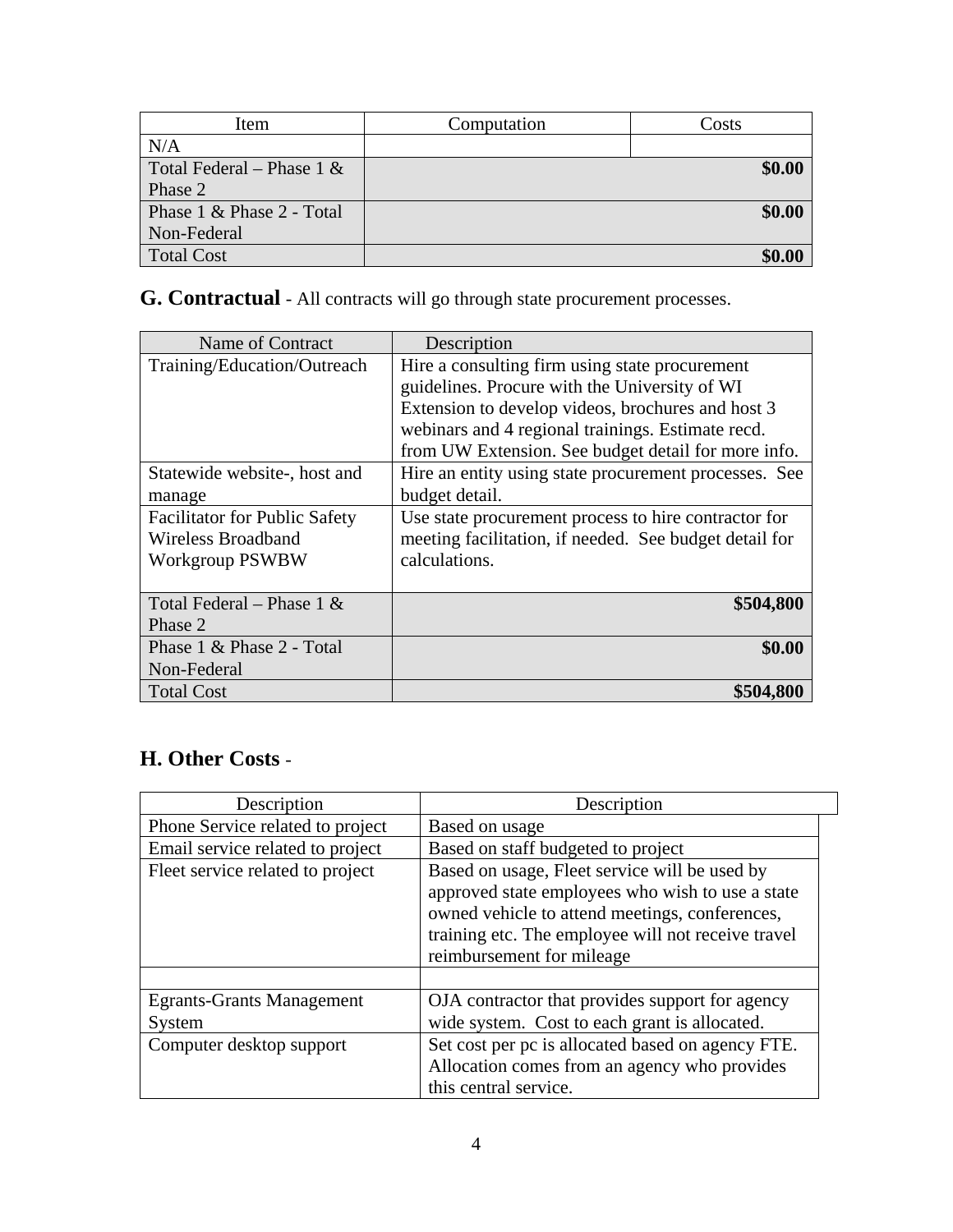| <b>Broadband Training Registration</b>  | <b>Registration cost for TBD Broadband Trainings</b> |  |  |  |  |  |
|-----------------------------------------|------------------------------------------------------|--|--|--|--|--|
| for staff                               | has been moved to other. See budget detail for       |  |  |  |  |  |
|                                         | calculation.                                         |  |  |  |  |  |
|                                         |                                                      |  |  |  |  |  |
| Insurance-Workers Comp,                 | Allocated cost and only portion related to project   |  |  |  |  |  |
| Liability, Property                     |                                                      |  |  |  |  |  |
| <b>State Controller's Office</b>        | Enterprise financial services and cash management    |  |  |  |  |  |
| Legislative Audit Bureau                | A-133 Audit costs related to project- allocated to   |  |  |  |  |  |
|                                         | project.                                             |  |  |  |  |  |
| Regional Interop. Coordinator           | Provide subgrants to 6 local units of government     |  |  |  |  |  |
| Subgrants                               | who will hire part time regional representatives to  |  |  |  |  |  |
|                                         | provide local coordination. See budget detail for    |  |  |  |  |  |
|                                         | calculations.                                        |  |  |  |  |  |
| <b>Regional Interop Coordinator</b>     | A subgrant will be provide to Dane County who        |  |  |  |  |  |
| Subgrant-1 temp. employee               | will hire a Broadband expert to help OJA with        |  |  |  |  |  |
|                                         | statewide implementation. See budget detail for      |  |  |  |  |  |
|                                         | calculations.                                        |  |  |  |  |  |
|                                         |                                                      |  |  |  |  |  |
| <b>Broadband Webinars - Match</b>       | Attendee salary in kind match                        |  |  |  |  |  |
| Bootcamps - Match                       | Attendee salary in kind match                        |  |  |  |  |  |
| Regional Broadband Council              | Attendee salary in kind match                        |  |  |  |  |  |
| Meetings-Match                          |                                                      |  |  |  |  |  |
| <b>Interop Council Meetings and</b>     | Attendee salary in kind match                        |  |  |  |  |  |
| Workgroups - Match                      |                                                      |  |  |  |  |  |
| <b>Public Safety Wireless Broadband</b> | Attendee salary in kind match                        |  |  |  |  |  |
| Workgroup - Match                       |                                                      |  |  |  |  |  |
|                                         |                                                      |  |  |  |  |  |
| Total Federal – Phase 1 & Phase 2       | \$1,256,578                                          |  |  |  |  |  |
| Phase 1 & Phase 2 - Total Non-          | \$504,420                                            |  |  |  |  |  |
| Federal                                 |                                                      |  |  |  |  |  |
| <b>Total Cost</b>                       | \$1,760,998                                          |  |  |  |  |  |

**I. Indirect Costs** - Federally approved indirect cost rate of 3.6% of total personnel and fringe.

| Description                  | Computation          | Costs                                |
|------------------------------|----------------------|--------------------------------------|
| Federal approved indirect    | 3.6% times the total | Indirect pays for support from       |
| rate of 3.6%. Cognizant      | salary and fringe.   | OJA's parent agency related to       |
| Agency is HHS.               |                      | human resources, budget, financial   |
|                              |                      | oversight, etc. includes calculation |
|                              |                      | correction                           |
| Total Federal – Phase 1 $\&$ |                      | \$14,470                             |
| Phase 2                      |                      |                                      |
| Phase 1 & Phase 2 - Total    |                      | \$0.00                               |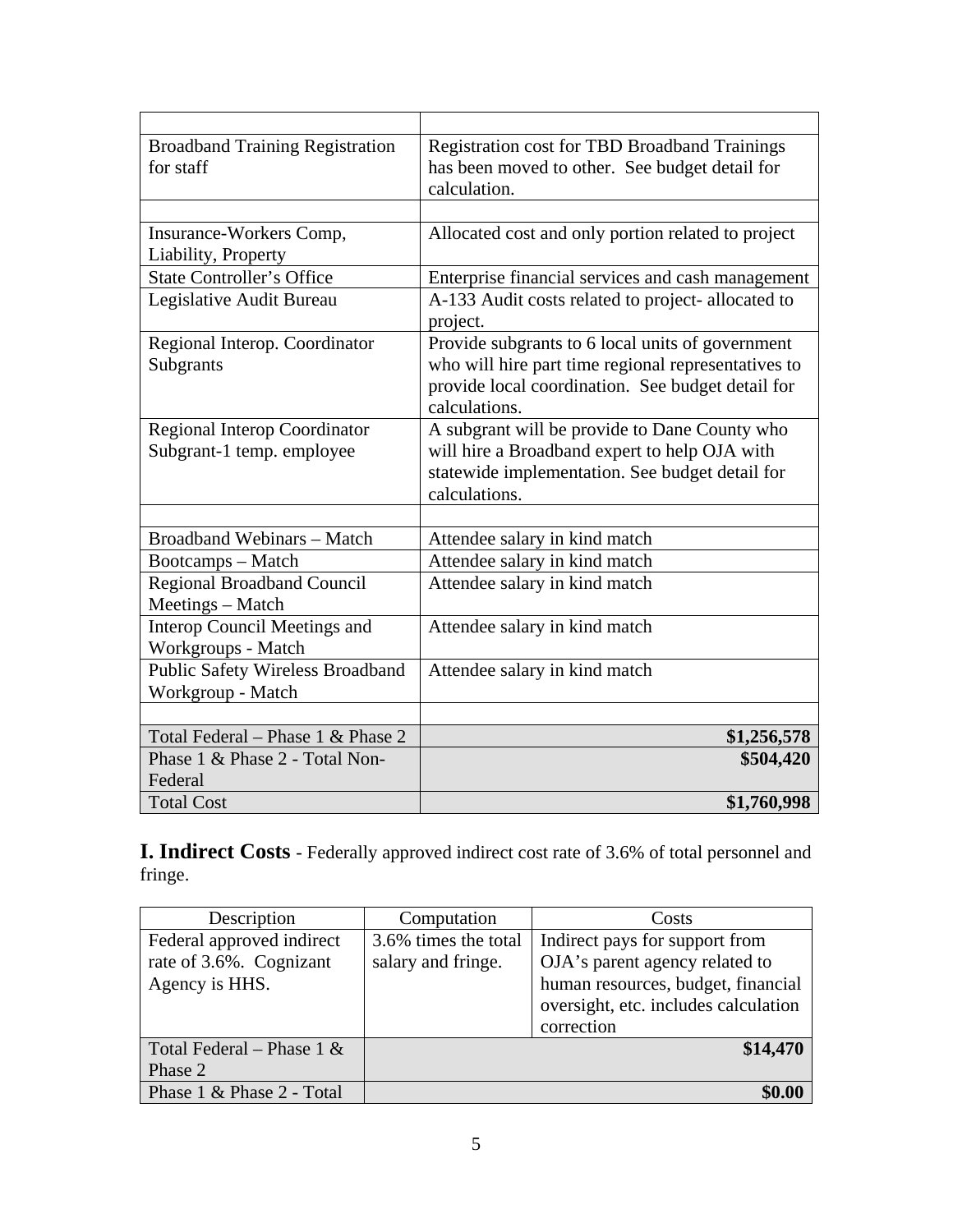| Non-Federal       |          |
|-------------------|----------|
| <b>Total Cost</b> | \$14,470 |

## **BUDGET SUMMARY**

| Category                          | $7/1/13$ -<br>12/31/2015<br>Phase 1 -<br>Federal<br><b>Share</b> | 01/01/2015-<br>06/30/2016<br>Phase II -<br>Federal<br><b>Share</b> | Federal<br>Share<br>Total | Phase 1<br>$\&$<br>Phase 2<br>- Non<br>Federal<br>Share<br>Total | Total<br>Cost |  |
|-----------------------------------|------------------------------------------------------------------|--------------------------------------------------------------------|---------------------------|------------------------------------------------------------------|---------------|--|
| A.<br>Personnel                   | 148,281                                                          | 148,281                                                            | 296,562                   |                                                                  | 296,562       |  |
| B. Fringe<br><b>Benefits</b>      | 52,700                                                           | 52,700                                                             | 105,400                   |                                                                  | 105,400       |  |
| C. Travel                         | 50,809                                                           | 50,809                                                             | 101,618                   | 69,401                                                           | 171,019       |  |
| D.<br>Equipment                   |                                                                  |                                                                    |                           |                                                                  |               |  |
| E. Supplies                       | 6,478                                                            | 15,506<br>9,028                                                    |                           |                                                                  | 15,506        |  |
| F.<br>Construction                |                                                                  |                                                                    |                           |                                                                  |               |  |
| G.<br>Contractual                 | 285,300                                                          | 219,500                                                            | 504,800                   |                                                                  | 504,800       |  |
| H. Other                          | 527,393                                                          | 729,185                                                            | 1,256,578                 | 504,420                                                          | 1,760,998     |  |
| <b>Total Direct</b><br>Costs      | 1,070,961                                                        | 1,209,503                                                          | 2,280,464                 | 573,821                                                          | 2,854,285     |  |
| I. Indirect<br>Costs              | 7,235                                                            | 7,235                                                              | 14,470                    |                                                                  | 14,470        |  |
| Total<br><b>Budgeted</b><br>Costs | 1,078,196                                                        | 1,216,738                                                          | 2,294,934                 | 573,821                                                          | 2,868,755     |  |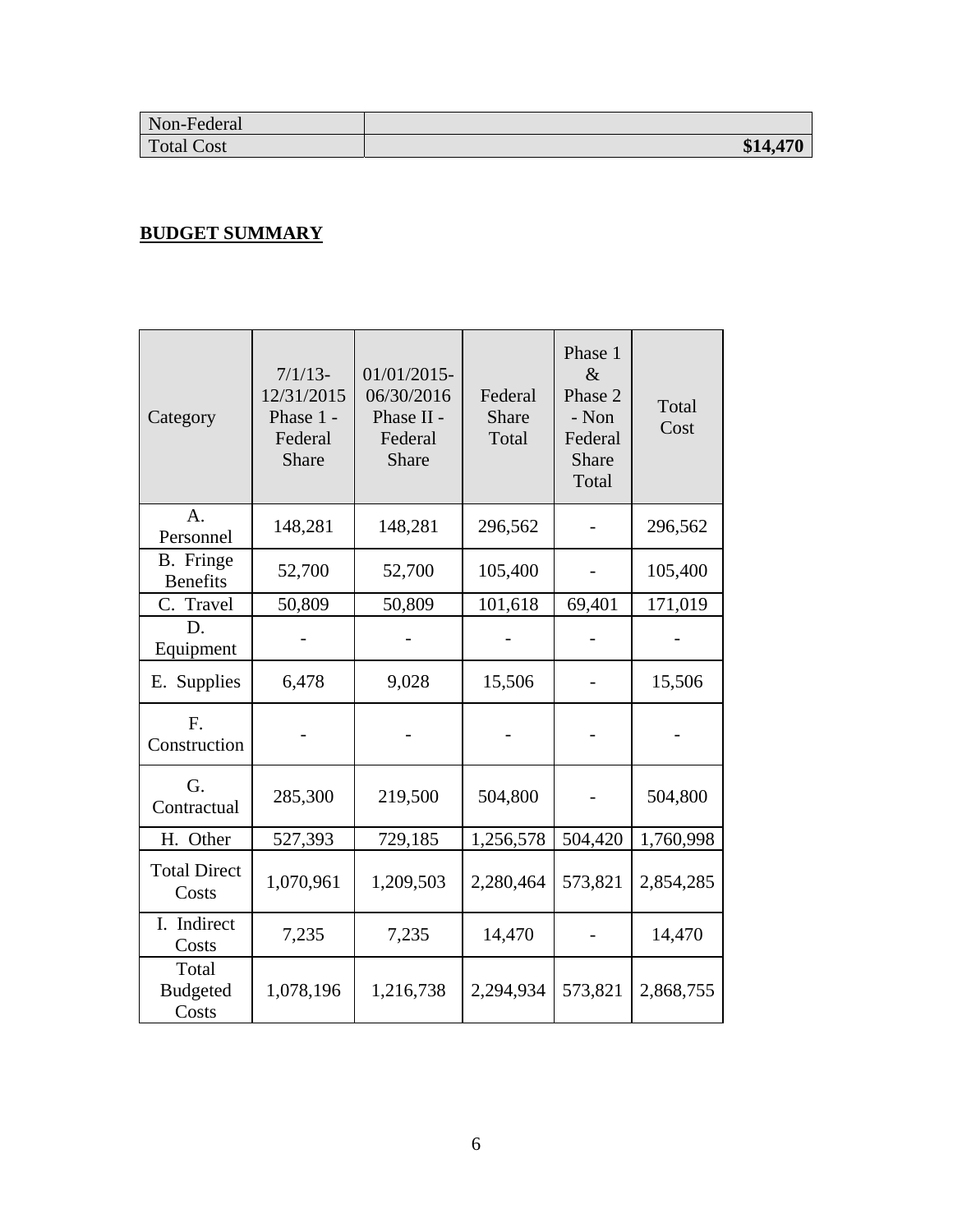### BUDGET INFORMATION - Non-Construction Programs OMB Number: 4040-0006

Grant Program Function or Activity (a) 1. I  $\|\Box$  $\blacksquare$ 4.  $\|\_$ 5. Totals Catalog of Federal Estimated Unobligated Funds<br>
Domestic Assistance Rumber Vumber Federal Non-Federal<br>(b) (c) (d) (b) (c) (d) I \$ I I\$ I <sup>1</sup> \$ I  $\parallel$   $\Box$   $\parallel$   $\Box$   $\parallel$   $\Box$   $\parallel$   $\Box$   $\parallel$  $\blacksquare$  I is a set of  $\blacksquare$  $\parallel$   $\equiv$   $\lnot$   $\parallel$   $\equiv$   $\lnot$   $\lnot$   $\lnot$  $\begin{array}{|c|c|c|c|c|}\n \hline\n \text{ }}\n \end{array}$   $\begin{array}{|c|c|c|c|}\n \hline\n \text{ }}\n \text{ }$ New or Revised Budget Federal (e)  $2,294,933.00$  \$ I I I I I 1  $2,294,933.00$  \$ Non-Federal Total<br>
(f) (g)  $(g)$ 573, 821.00 \$ 2,868, 754.00  $\blacksquare$ I I  $\Box$ I I I 573, 821.00 \$1 2, 868,754.00

SECTION A - BUDGET SUMMARY

Standard Form 424A (Rev. 7- 97)

Prescribed by OMB (Circular A-102) Page 1

Expiration Date: 06/30/2014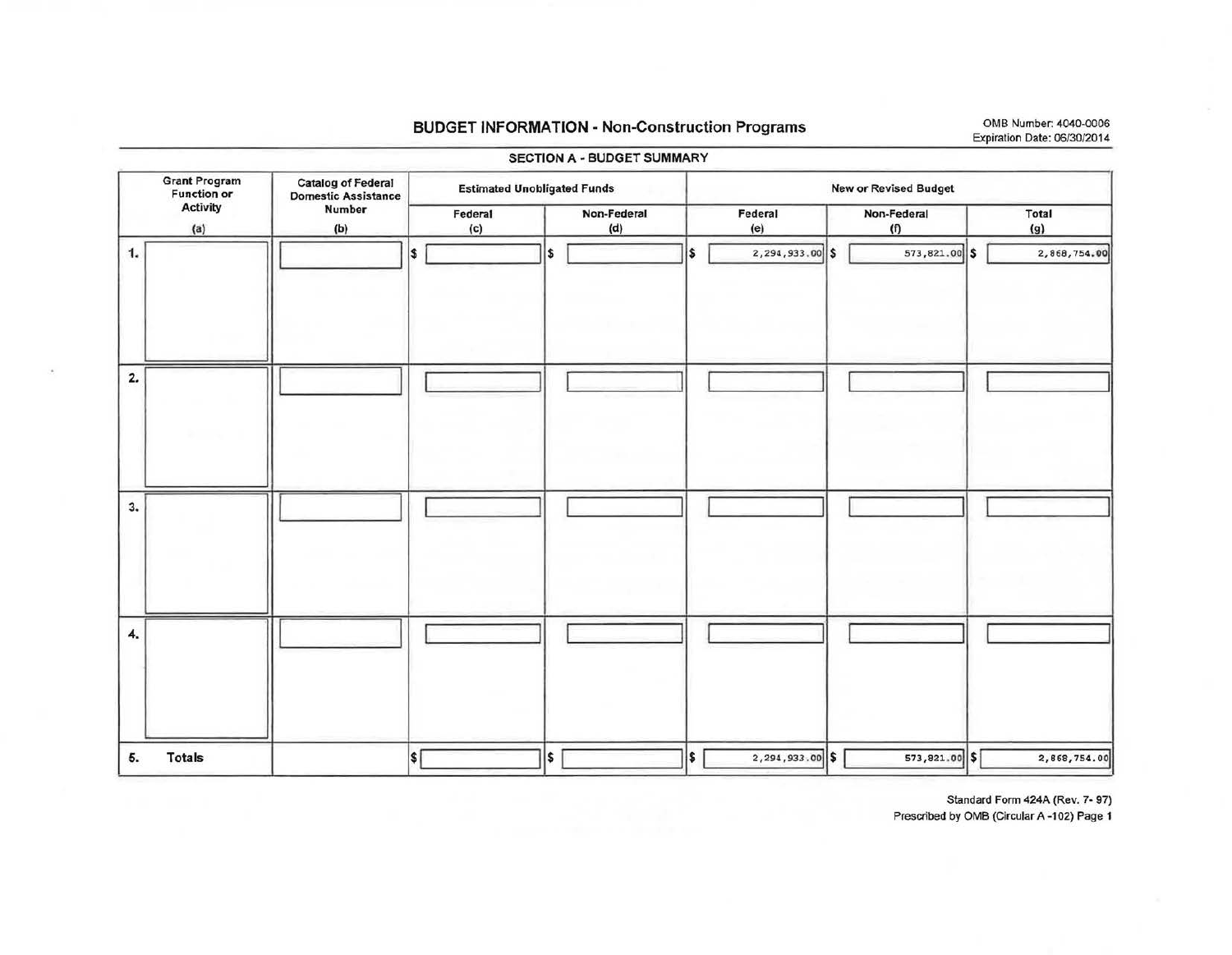6. Object Class Categories (1) GRANT PROGRAM, FUNCTION OR ACTIVITY (2) GRANT PROGRAM, FUNCTION OR ACTIVITY  $(2)$  (3) a. Personnel  $\begin{bmatrix} 1 & 282,897.00 \\ 0 & 282,897.00 \end{bmatrix}$ \$ b. Fringe Benefits 101,509.00 c. Travel  $\left[\begin{array}{ccc} & & 98,547.00 \\ & & & \end{array}\right]$ d. Equipment I o.ool I I I e. Supplies  $\begin{array}{|c|c|c|c|c|}\hline & & 17,370.00& & \\\hline \end{array}$ f. Contractual  $\begin{array}{|c|c|c|c|c|c|}\n\hline\n\text{509,800.00} & & \text{509,800.00}\n\hline\n\end{array}$ g. Construction and a set of the set of  $\sim$  0.00 **h.** Other  $1,801,542,00$ i. Total Direct Charges (sum of 6a-6h) | 2, 811, 665.00 j. Indirect Charges I 57,089 . <sup>001</sup>I I I k. TOTALS (sum of 6i and 6j)  $\begin{array}{|c|c|c|c|c|}\n\hline\n\text{1. } & & \text{2.868,754.00} \text{ s} & \text{3.588} & \text{4.754.008} & \text{5.588} & \text{6.754.008} & \text{7.548.008} & \text{8.588.008} & \text{9.588.008} & \text{1.588.008} & \text{1.588.008} & \text{1.588.008} & \text{1.58$ 7. Program Income sl on sl on sl on sl on sl on sl on sl on sl on sl on sl on sl on sl on sl on sl on sl on sl o  $(4)$  $\vert$ I I I I I I I J I I Is l  $\left| \cdot \right|$ Total (5) S 282,897.00 101,509 . 001 98,547.00  $\blacksquare$ 17,370.00 509,800.00  $\blacksquare$ 1,801,542.00 I s1 2 ,811, 665 .ooj 57,089.00 I sl *2,* 86s, 754 .ool  $\begin{array}{|c|c|c|c|c|}\hline \text{S} & \text{I} & \text{I} & \text{I} & \text{I} & \text{I} & \text{I} & \text{I} & \text{I} & \text{I} & \text{I} & \text{I} & \text{I} & \text{I} & \text{I} & \text{I} & \text{I} & \text{I} & \text{I} & \text{I} & \text{I} & \text{I} & \text{I} & \text{I} & \text{I} & \text{I} & \text{I} & \text{I} & \text{I} & \text{I} & \text{I} & \text{I} & \text{I} & \text{$ 

 $\overline{\phantom{a}}$ 

 $\mathcal{L}$ 

#### SECTION B- BUDGET CATEGORIES

Authorized for Local Reproduction

Standard Form 424A (Rev. 7- 97) Prescribed by OMB (Circular A-102) Page 1A